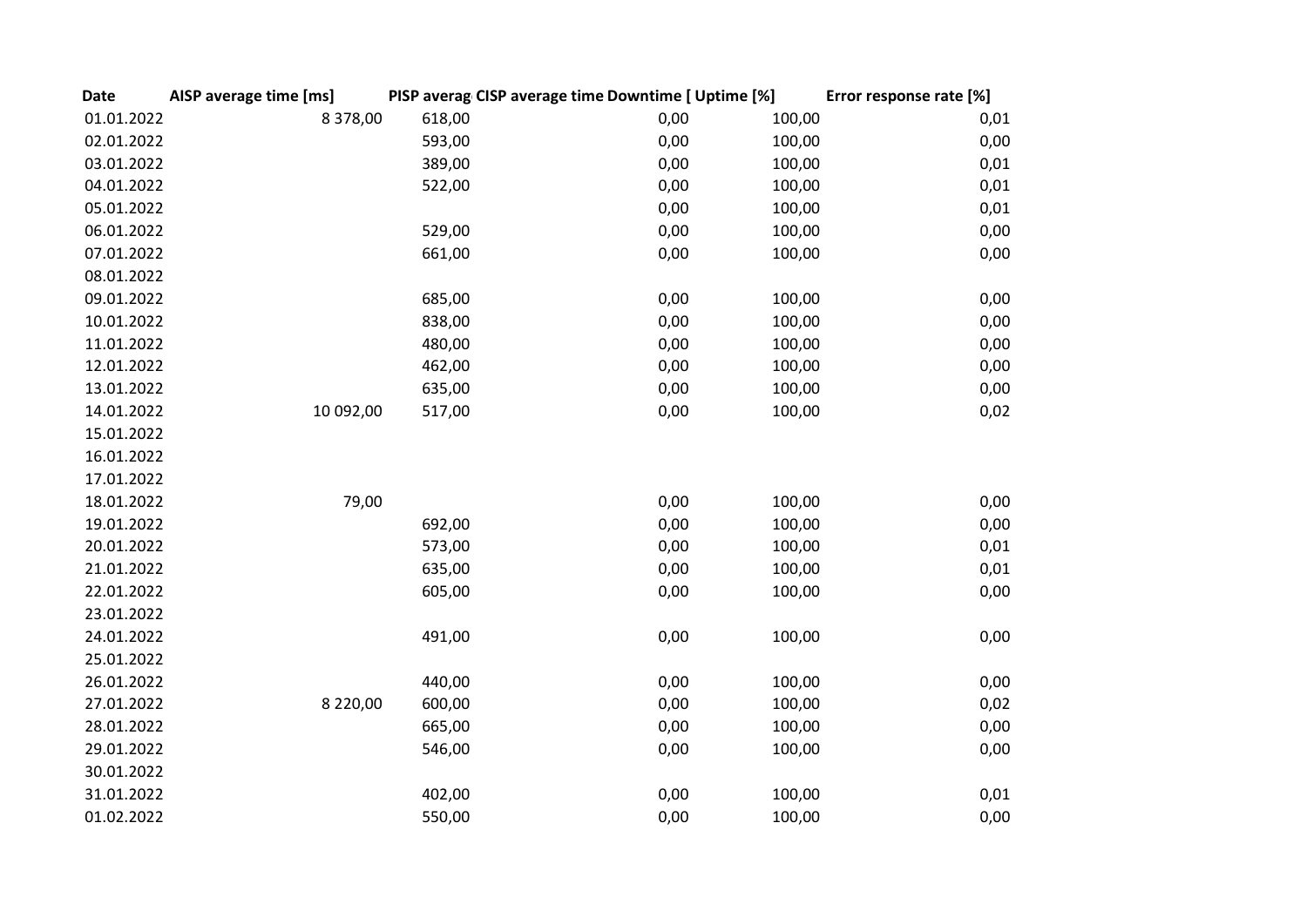| 02.02.2022 |           | 567,00        | 0,00 | 100,00 | 0,01 |
|------------|-----------|---------------|------|--------|------|
| 03.02.2022 |           | 510,00        | 0,00 | 100,00 | 0,00 |
| 04.02.2022 |           | 589,00        | 0,00 | 100,00 | 0,00 |
| 05.02.2022 |           | 549,00        | 0,00 | 100,00 | 0,00 |
| 06.02.2022 |           | 515,00        | 0,00 | 100,00 | 0,01 |
| 07.02.2022 |           | 515,00        | 0,00 | 100,00 | 0,00 |
| 08.02.2022 |           | 562,00        | 0,00 | 100,00 | 0,00 |
| 09.02.2022 |           | 513,00        | 0,00 | 100,00 | 0,00 |
| 10.02.2022 |           | 1 063,00      | 0,00 | 100,00 | 0,00 |
| 11.02.2022 |           | 422,00        | 0,00 | 100,00 | 0,01 |
| 12.02.2022 |           | 599,00        | 0,00 | 100,00 | 0,00 |
| 13.02.2022 |           | 572,00        | 0,00 | 100,00 | 0,01 |
| 14.02.2022 | 716,00    | 465,00        | 0,00 | 100,00 | 0,01 |
| 15.02.2022 |           |               |      |        |      |
| 16.02.2022 |           | 856,00        | 0,00 | 100,00 | 0,00 |
| 17.02.2022 | 10 076,00 | 526,00        | 0,00 | 100,00 | 0,01 |
| 18.02.2022 |           | 790,00        | 0,00 | 100,00 | 0,00 |
| 19.02.2022 |           | 626,00        | 0,00 | 100,00 | 0,00 |
| 20.02.2022 |           |               |      |        |      |
| 21.02.2022 |           | 429,00        | 0,00 | 100,00 | 0,00 |
| 22.02.2022 | 66,00     | 474,00        | 0,00 | 100,00 | 0,00 |
| 23.02.2022 |           | 500,00        | 0,00 | 100,00 | 0,01 |
| 24.02.2022 | 5 049,00  | 1 3 3 8 , 0 0 | 0,00 | 100,00 | 0,00 |
| 25.02.2022 | 10 047,00 | 444,00        | 0,00 | 100,00 | 0,01 |
| 26.02.2022 |           | 456,00        | 0,00 | 100,00 | 0,01 |
| 27.02.2022 |           | 449,00        | 0,00 | 100,00 | 0,00 |
| 28.02.2022 |           | 905,00        | 0,00 | 100,00 | 0,00 |
| 01.03.2022 |           | 413,00        | 0,00 | 100,00 | 0,01 |
| 02.03.2022 |           | 452,00        | 0,00 | 100,00 | 0,00 |
| 03.03.2022 |           | 409,00        | 0,00 | 100,00 | 0,01 |
| 04.03.2022 |           | 468,00        | 0,00 | 100,00 | 0,00 |
| 05.03.2022 |           | 679,00        | 0,00 | 100,00 | 0,00 |
| 06.03.2022 |           | 382,00        | 0,00 | 100,00 | 0,02 |